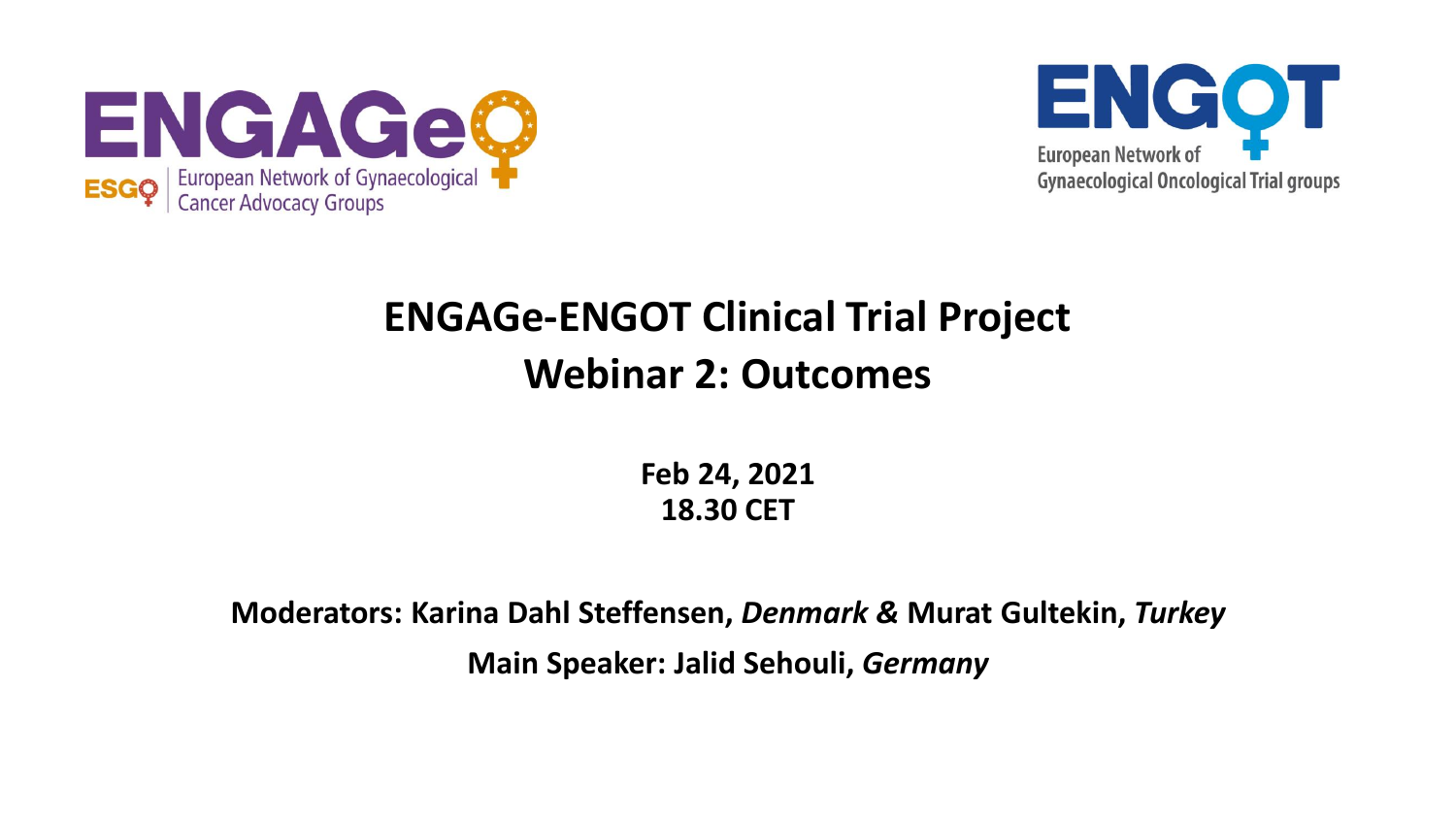## Agenda

| • Welcome word<br>Karina Dahl Stefensen, Murat Gultekin, Birthe Lemley                         | 5 min            |
|------------------------------------------------------------------------------------------------|------------------|
| • Repeat some information from the previous webinar - What we learned?<br><b>Birthe Lemley</b> | 5 min            |
| • How to measure the outcome (endpoints, questionnaires on QoL)<br>Jalid Sehouli               | $30 \text{ min}$ |
| $\cdot$ Q&A<br>All                                                                             | $15 \text{ min}$ |
| • Closing remarks<br>Karina Dahl Stefensen & Murat Gultekin                                    | 5 min            |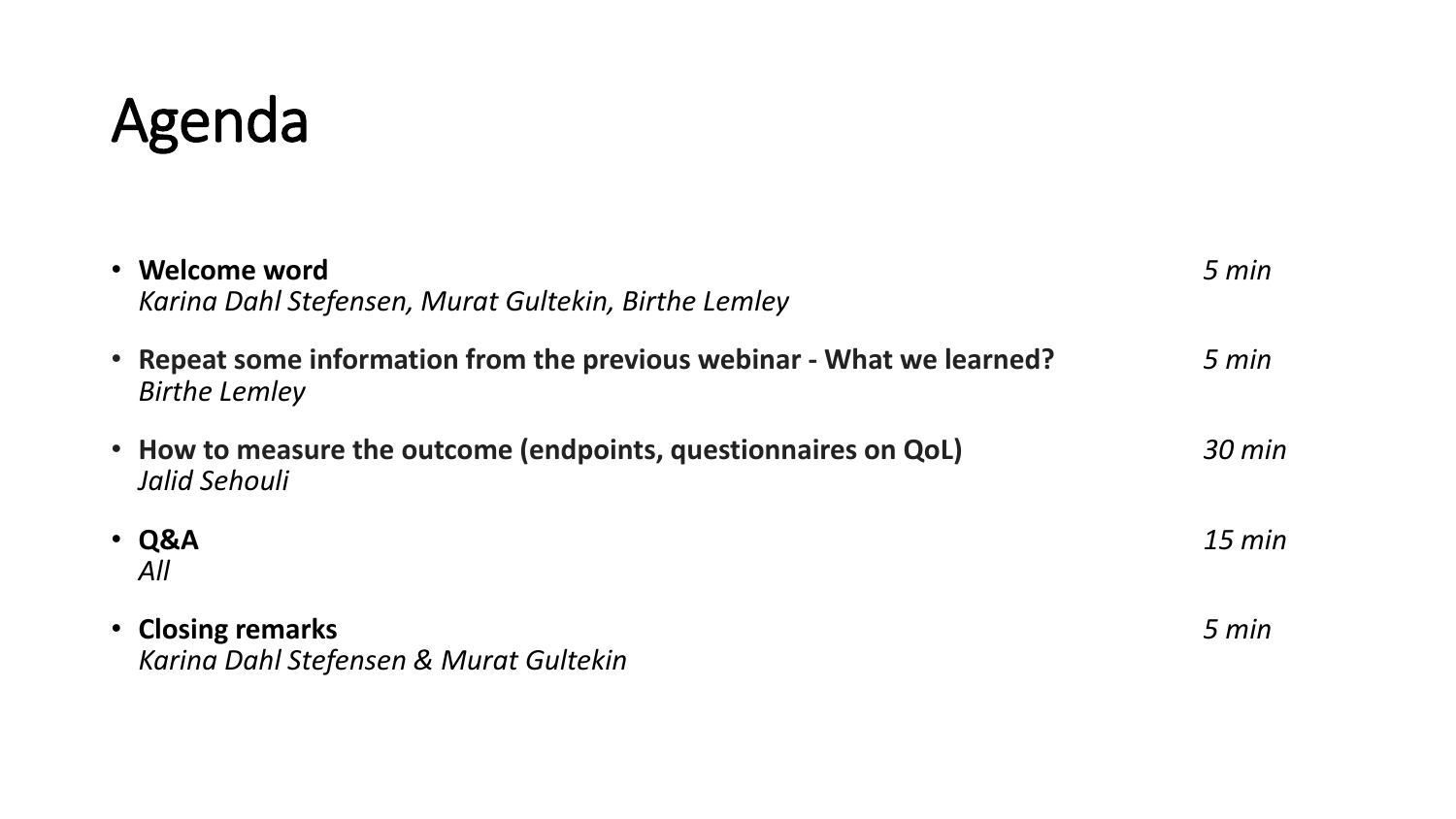# Clinical endpoints in clinical trials





CHARITÉ

Department of Gynecology and Center for Oncological Surgery ESGO Ovarian Cancer Center of Excellence Charité Comprehensive Cancer Center Charité Global Health Charité/ Campus Virchow-Klinikum University of Berlin, Germany, Europe, ENGAGE; ENGOT, one World!

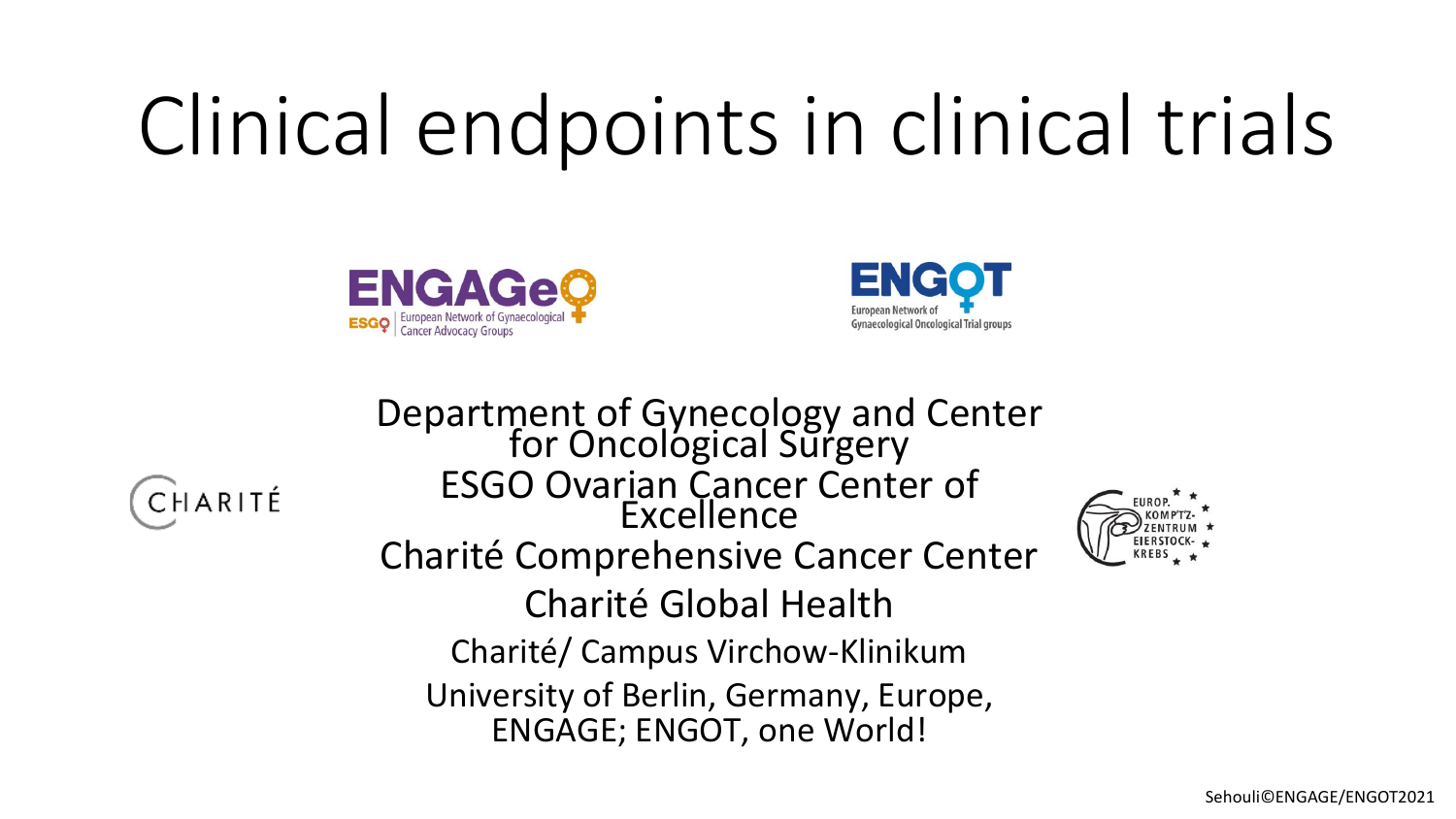## Clinical endpoints in studies

- Clinical endpoints or clinical outcomes are outcome measures referring to status of the disease, symptoms constituting a target outcome in clinical research trials.
- The primary endpoint of a clinical trial is the endpoint for which the trial is powered. Only this questions is really the questions and can be answered!
- Secondary endpoints are additional endpoints, preferably also prespecified in the protocol (planned analysis), for which the trial may not be powered.
- Surrogate endpoints are trial endpoints that have outcomes that substitute for a clinical endpoint, often because studying the clinical endpoint is difficult (eg. PFS for OAS)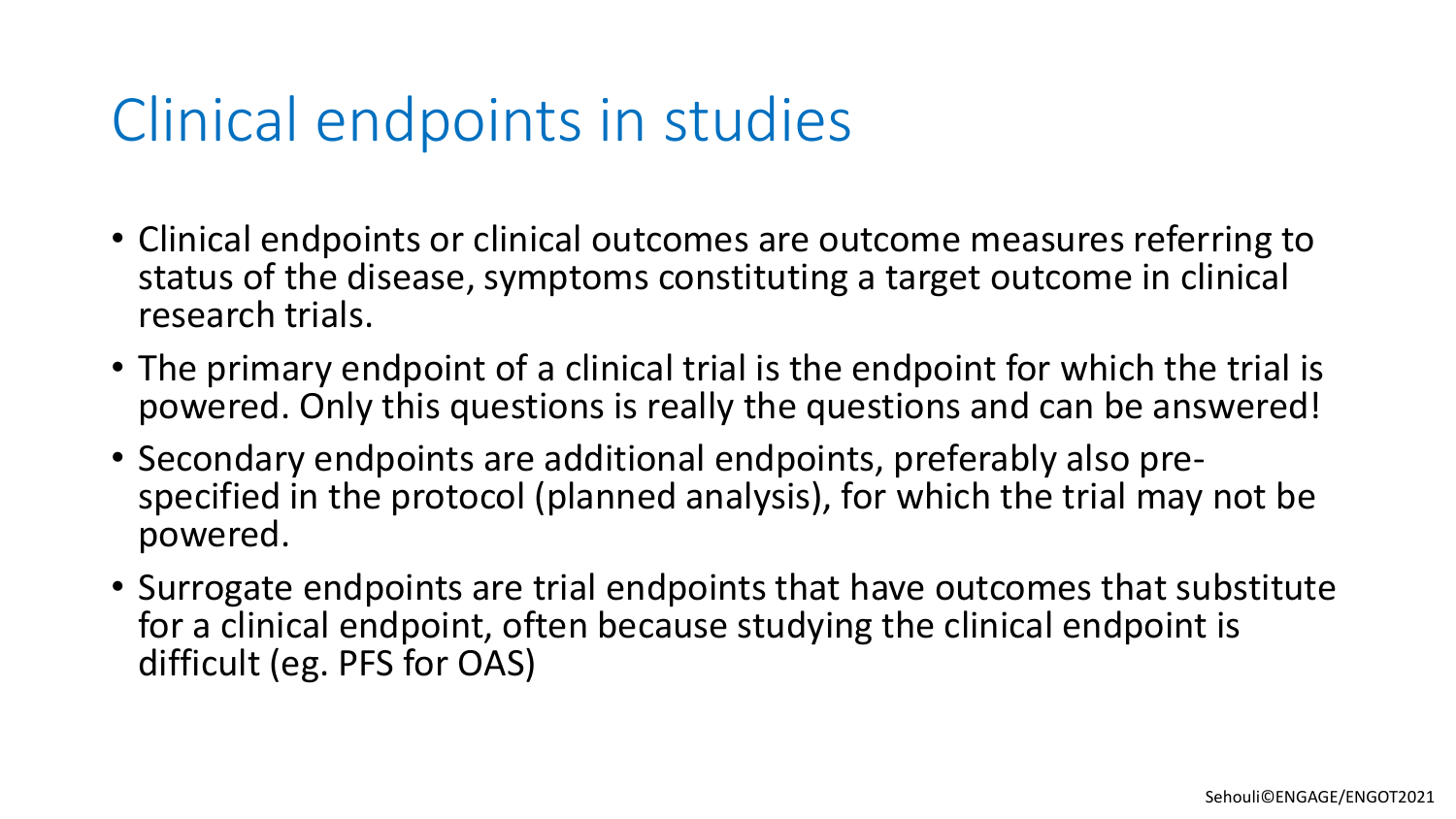## Patient reported outcomes

- RR = Response Rate (imaging, biomarker, clinical symptoms) Clinical benefit (CR+PR+SD), only for patients with measurable disease
- RD = Response Duration
- PFS = Progression free Survival
- DFS = Disease Free Survival
- PFS II = Progression free survival after PFS I
- RFS = Recurrence Free Survival
- TTF = Time to subsequent therapy (eg. Chemotherapy, surgery, ascites punction))
- OAS= Overall Survival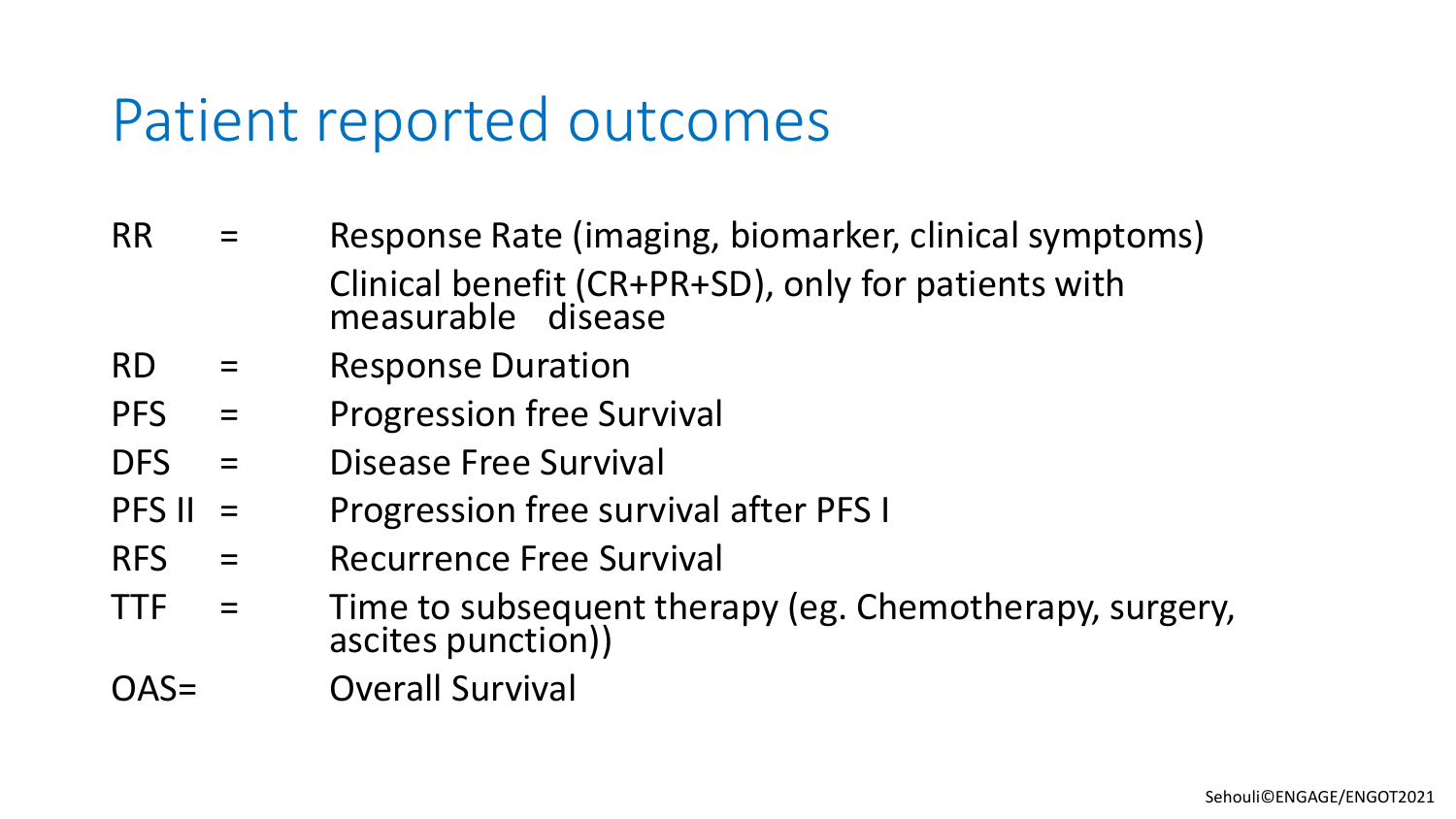### Patient reported outcomes

- QoL, multidimensional (generally only as secpndary objective)
- Perspective (patients)
- Relevance
- Activity

Limitations:

Who are the responder?

Who are the non-responder?

Who is asking and when? and how?

What other factors impact QoL (response?, social aspects, resilience, adaptions)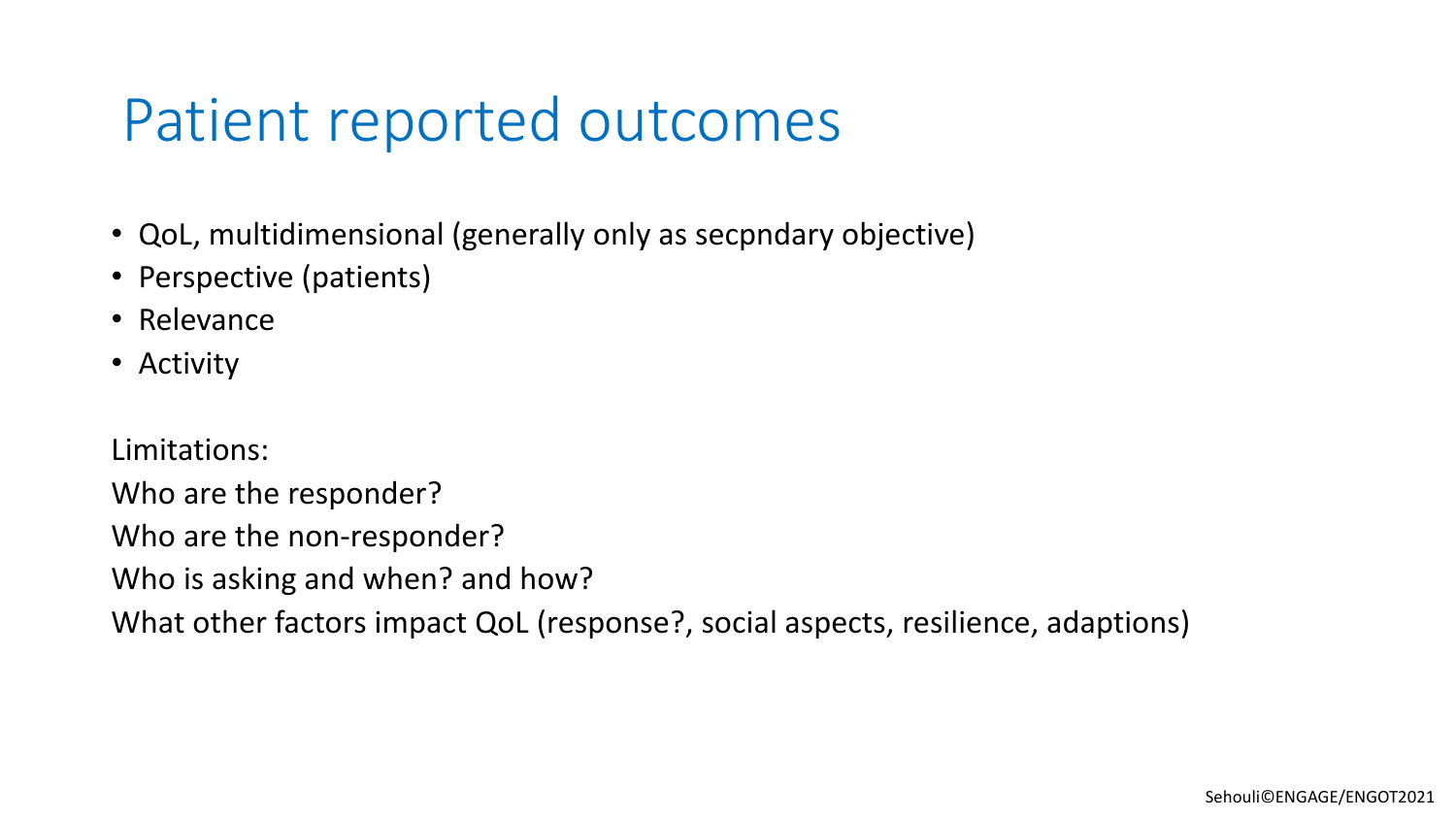## **What is QoL?** Who is looking on what?

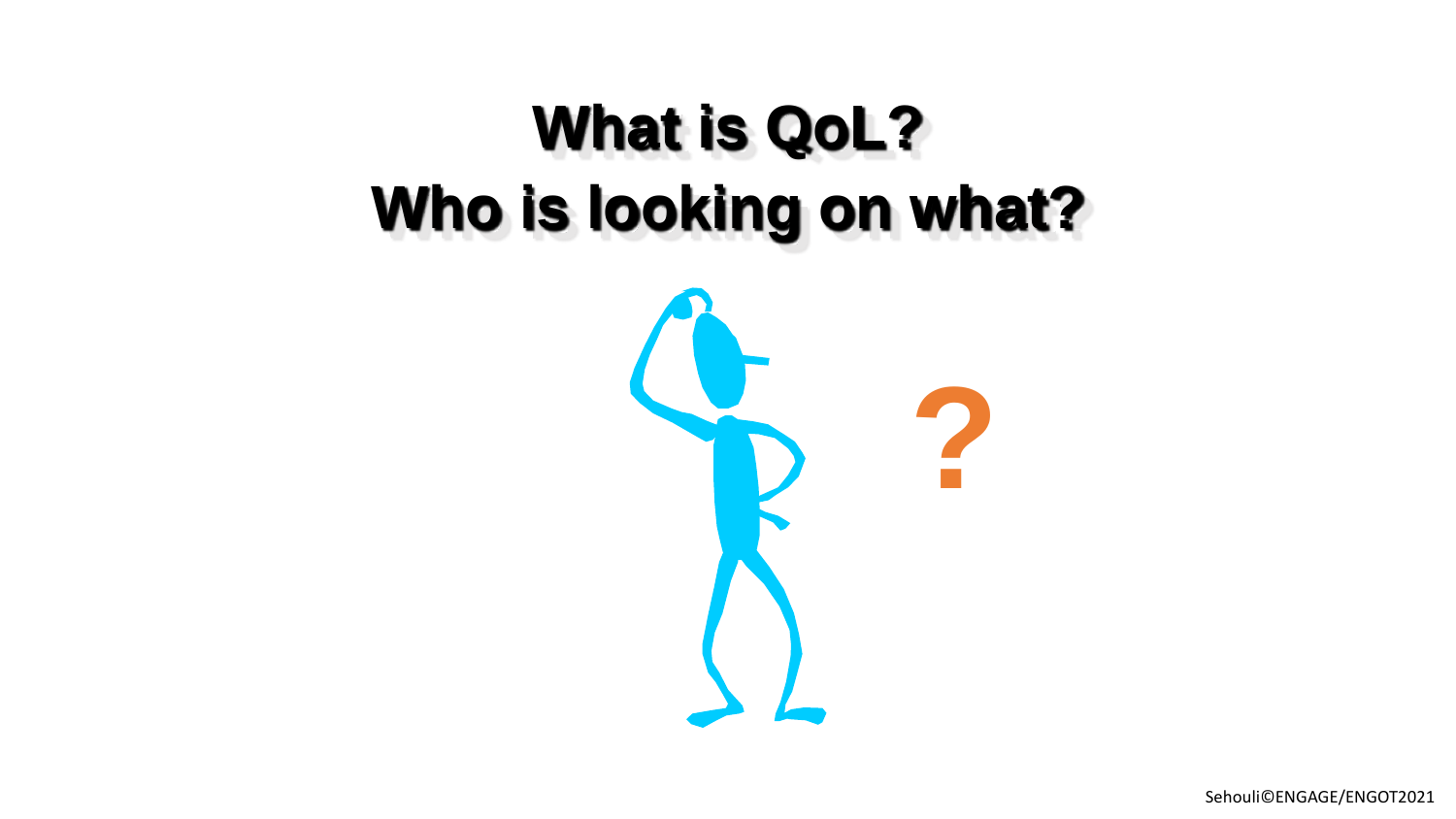## Quality of Life

## ... To Tell the Brain What The Heart Can Feel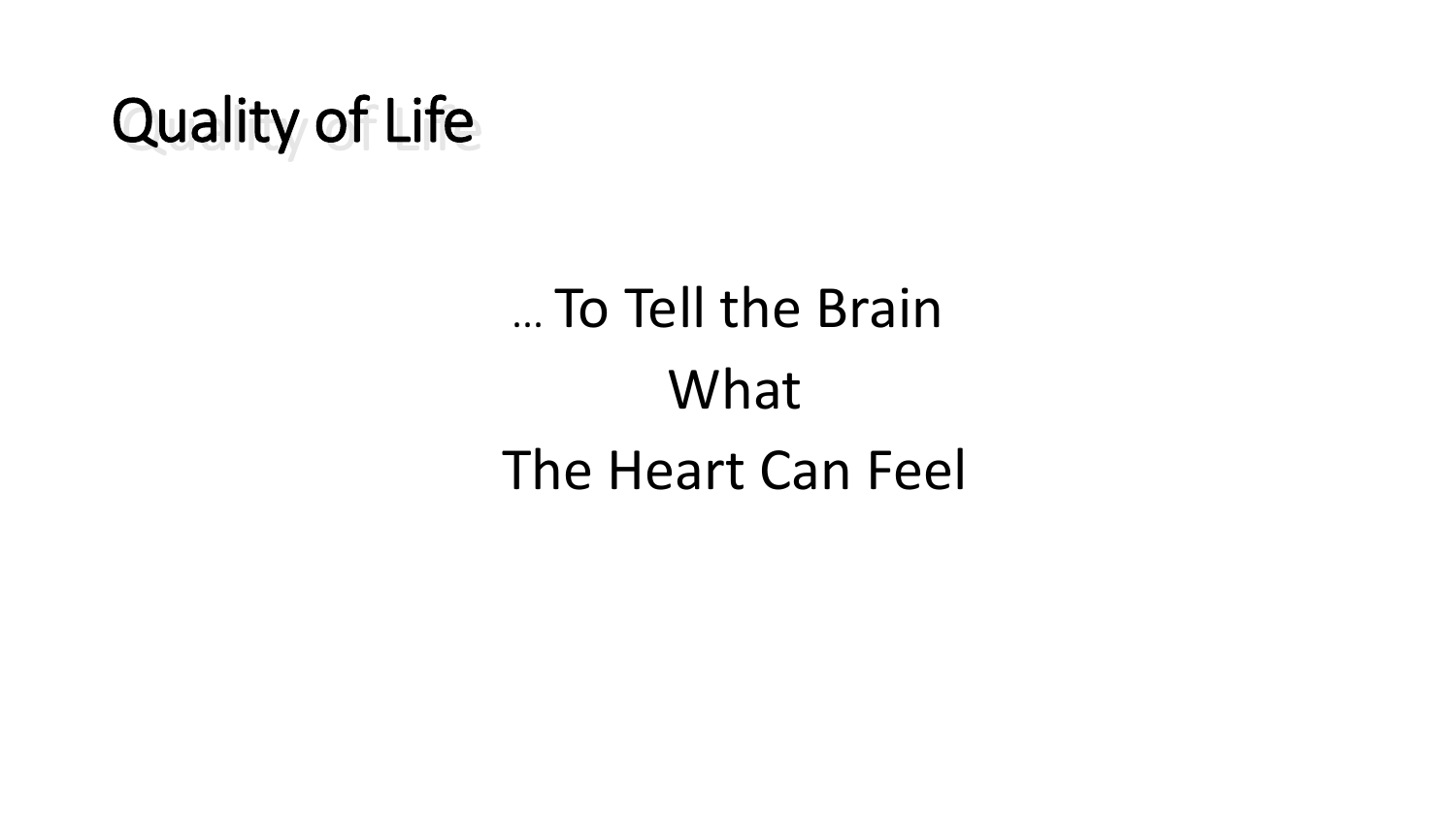

## **Quality of Life/ Survival**

Sehouli©ENGAGE/ENGOT2021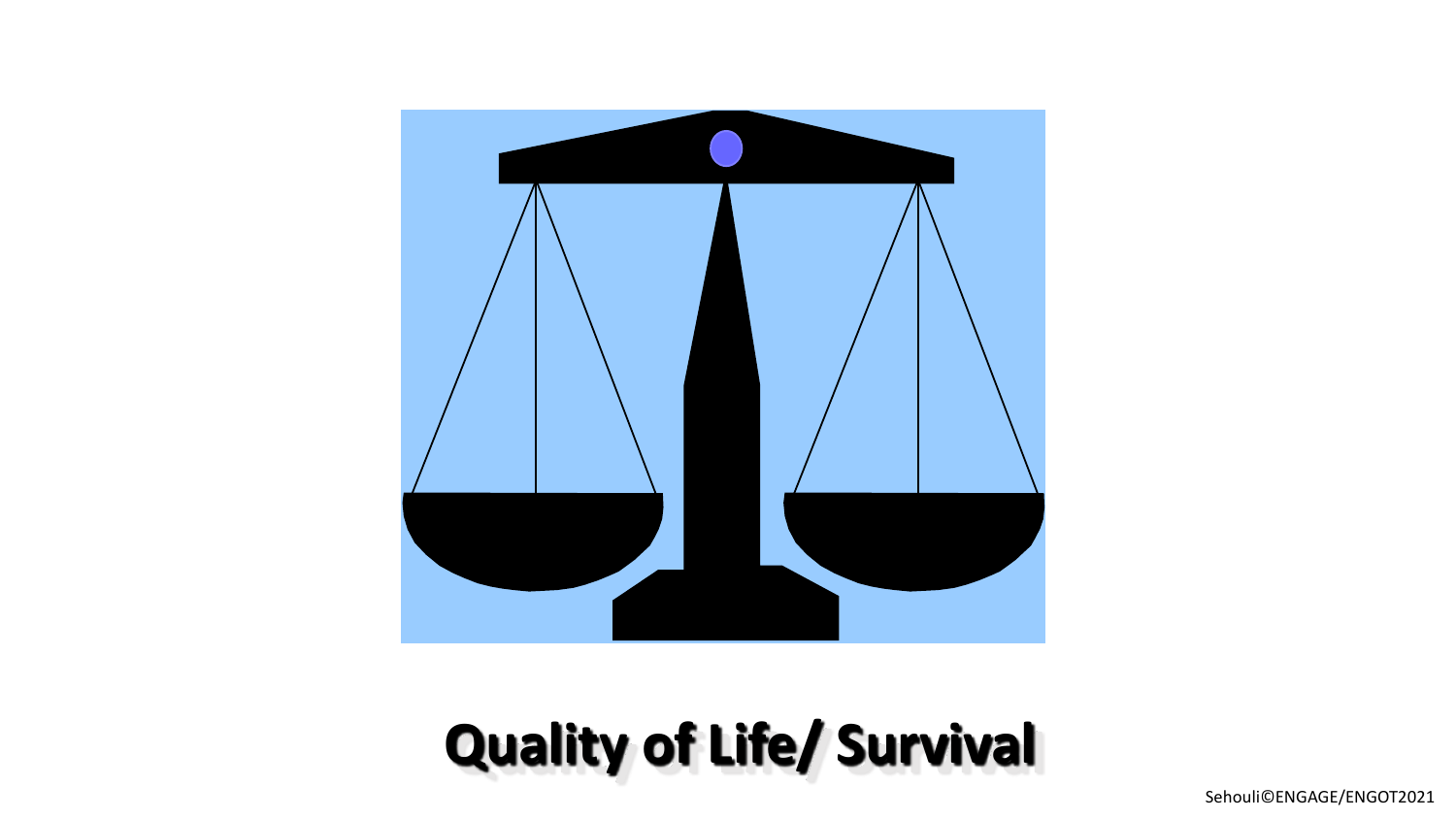#### PRIMA Trial Design

#### Once-daily oral maintenance therapy evaluated in patients with newly diagnosed advanced ovarian cancer

**Patients with stage III or IV ovarian cancer who had high risk for progressive disease and who had achieved a CR or PR following front line platinum-based chemotherapy, regardless of** *BRCA* **and HR status**



CR = complete response; PR = partial response; HR = homologous recombination;; PFS = progression-free survival; ITT = intent to treat; FOSI = Functional Assessment of Cancer Therapy-Ovarian Symptom Index; EQ-5D-5L = European Quality of Life 5-Dimensions 5-Level Scale; EORTC-QLQ-C30 = European Organization for Research and Treatment of Cancer Quality of Life Core Questionnaire; EORTC-QLQ-OV28 = EORTC Quality of Life Questionnaire Ovarian Cancer Module; PFS2 = Progression-free survival 2; PK = pharmacokinetics Gonzalez-Martin A, et al. N Engl J Med. 2019;381:2391-2402.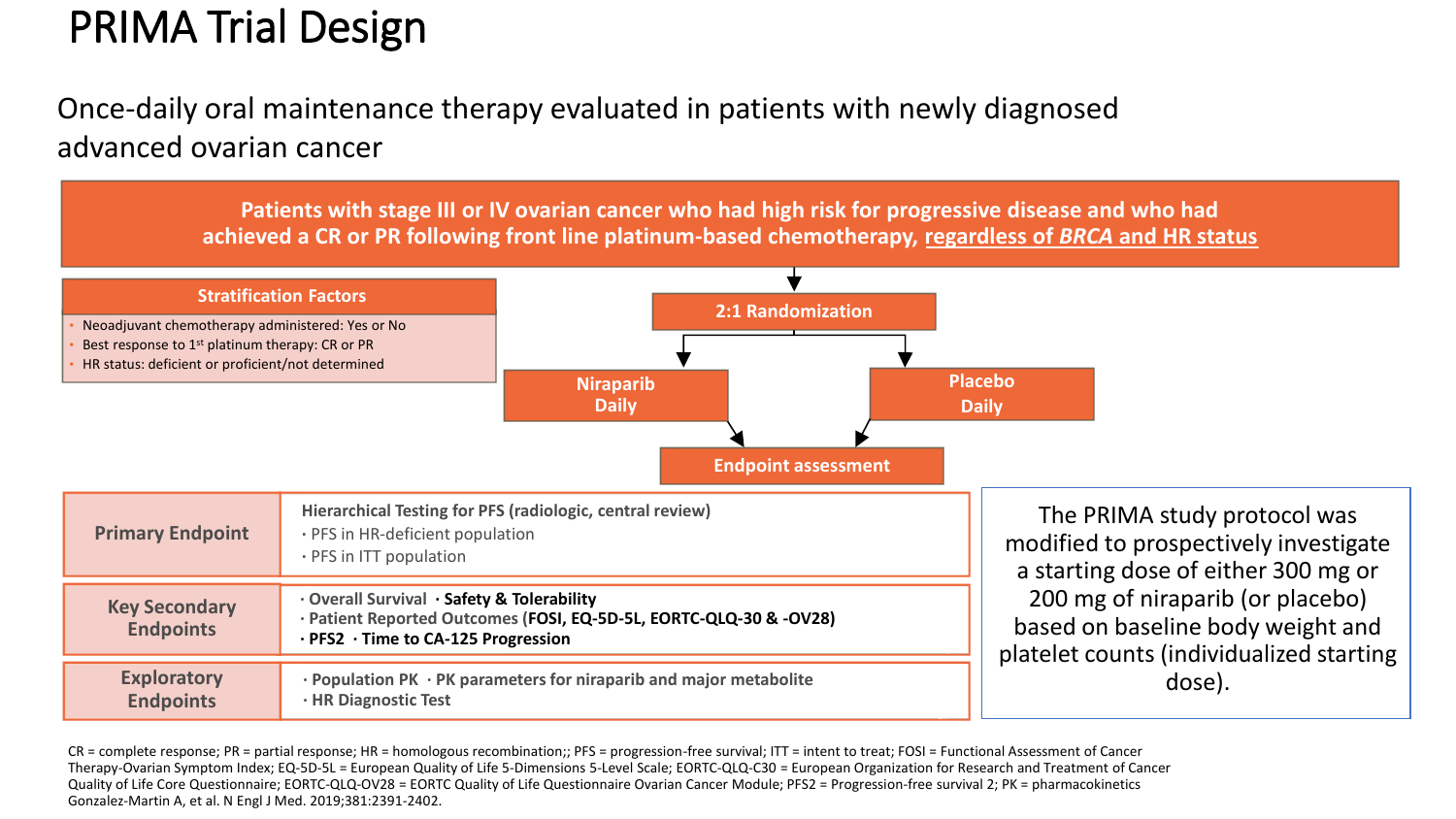

Sehouli©ENGAGE/ENGOT2021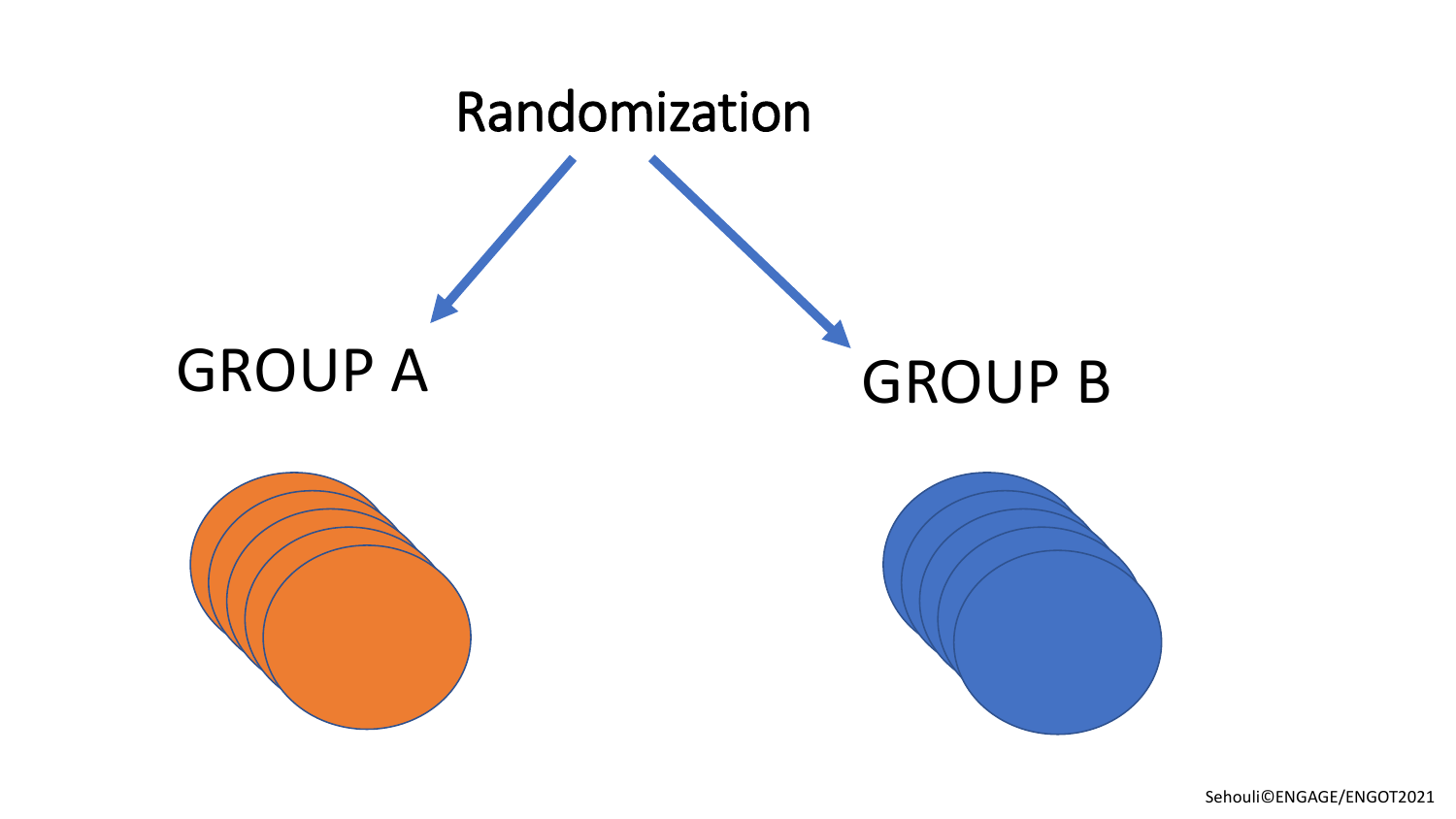

Sehouli©ENGAGE/ENGOT2021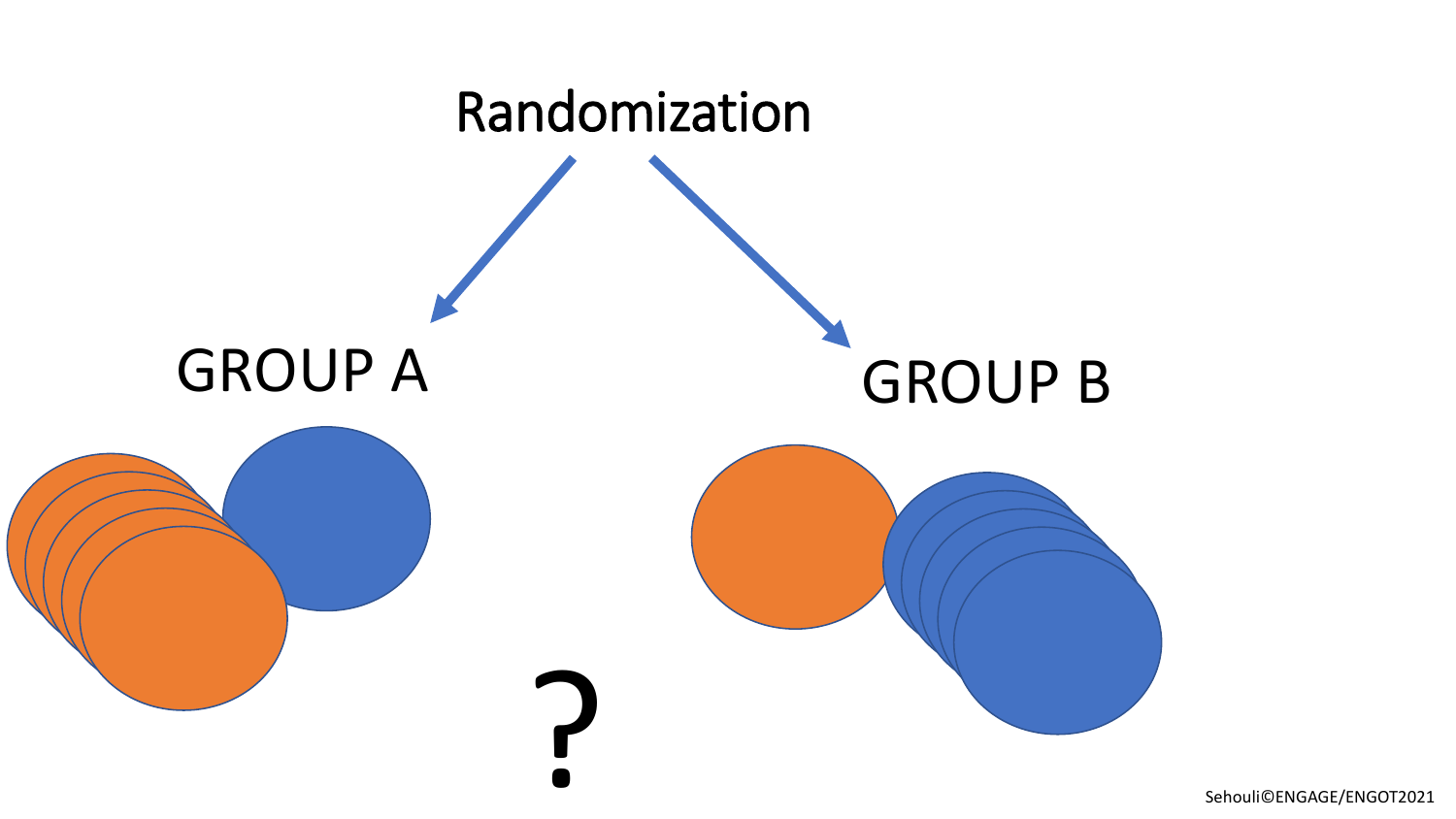#### Primary Endpoint: PFS in the Overall Population

Niraparib significantly reduced the risk of progression or death by 38% in the overall PRIMA population of women with newly diagnosed advanced ovarian cancer



CI = confidence interval; HR = hazard ratio; PD = progressive disease; PFS = progression-free survival

Gonzalez-Martin A, et al. N Engl J Med. 2019;381:2391-2402; Gonzalez-Martin A, et al. Presented at ESMO 2019. Barcelona, Spain.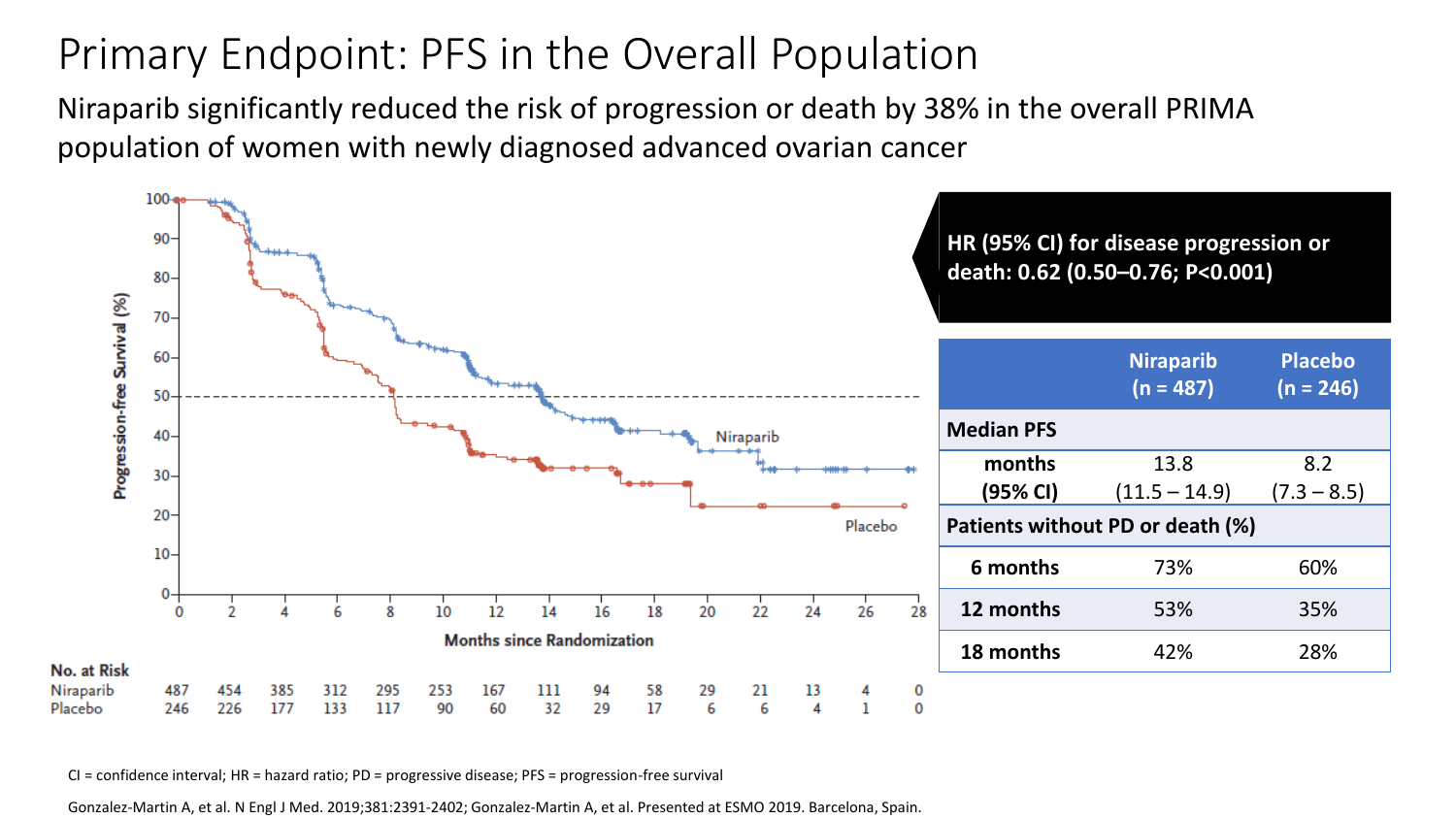#### Key Secondary Endpoint: Overall Survival

At 2 years, more women treated with niraparib were alive vs those on placebo, regardless of HR status (11% data maturity)



CI = confidence interval; HR = homologous recombination; OS = overall survival.

Gonzalez-Martin A, et al. N Engl J Med. 2019;381:2391-2402; Gonzalez-Martin A, et al. Presented at ESMO 2019. Barcelona, Spain.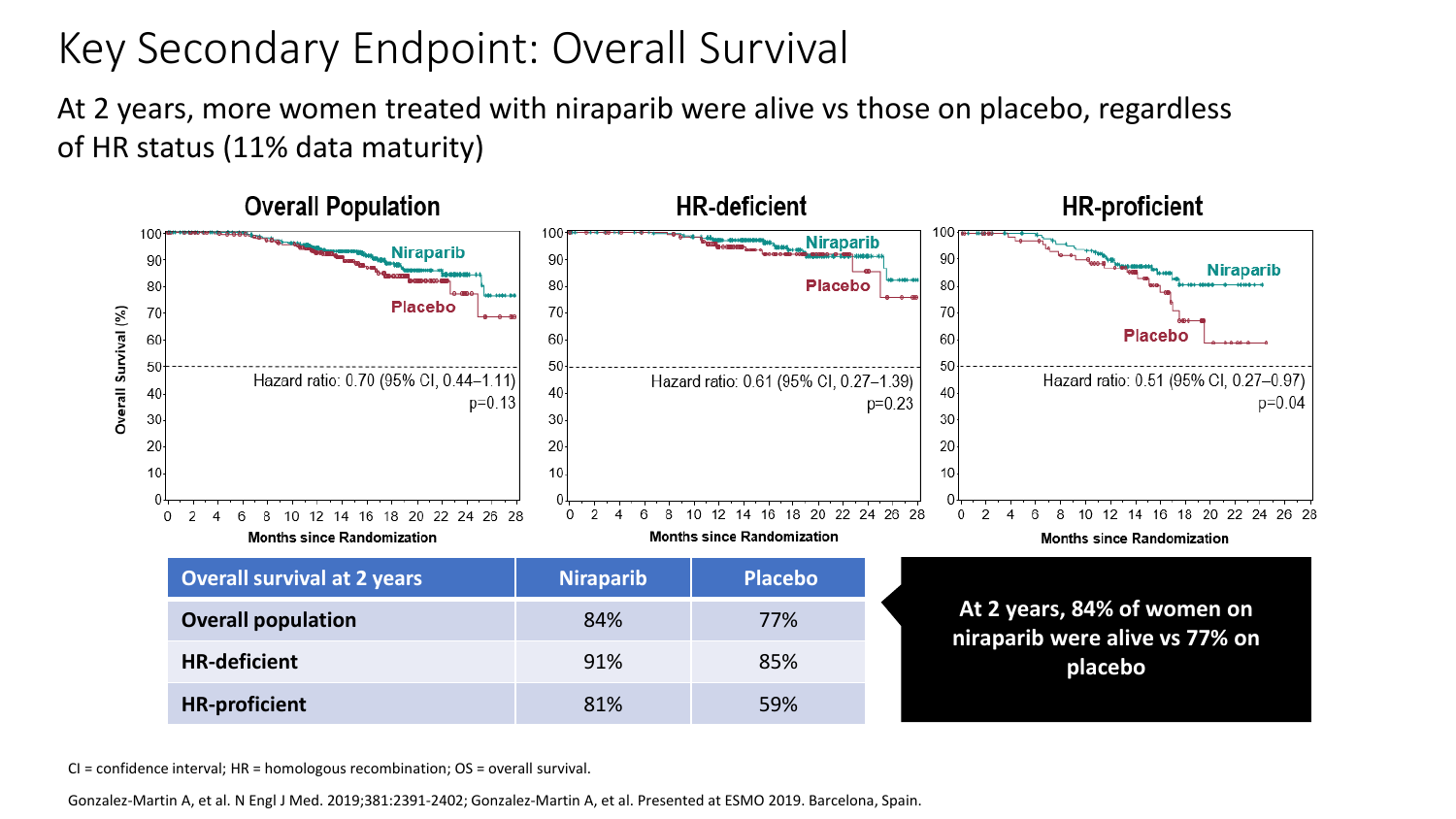#### Patient Reported Outcomes

No indication of between-group differences in HRQoL scores among patients receiving niraparib compared with placebo



**FOSI Adjusted Health Utility Index Score** 

FOSI = Functional Assessment of Cancer Therapy-Ovarian Symptoms Index; HRQoL = health-related quality of life; SE = standard error.

Gonzalez-Martin A, et al. N Engl J Med. 2019;381:2391-2402; Gonzalez-Martin A, et al. Presented at ESMO 2019. Barcelona, Spain.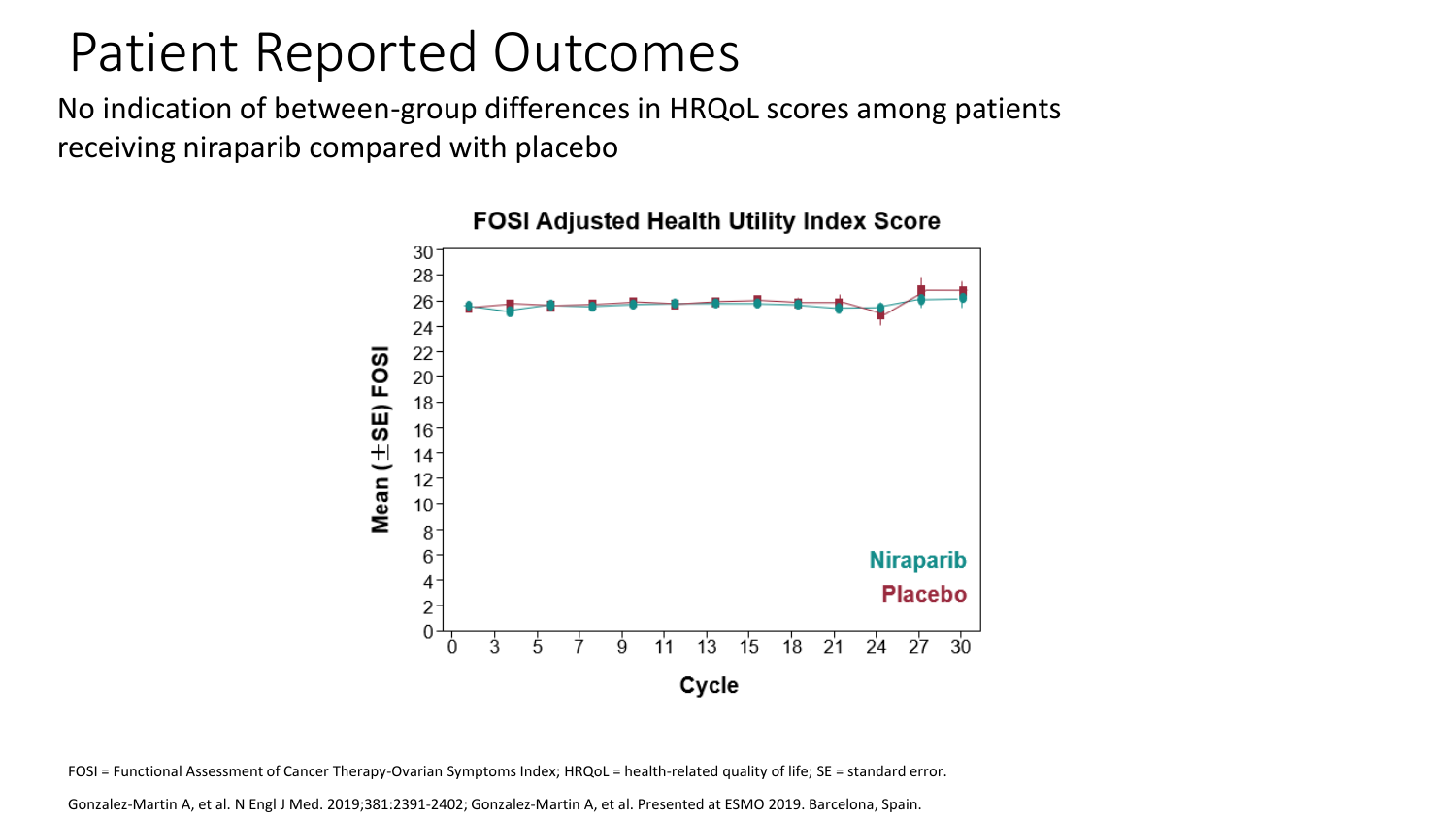#### Patient**´** s preferences and expectations Why it can be important to know these

- Patients preference is important for the adjuvant and palliative setting
- Dissatisfaction is associated with Non-Compliance (*Coulter et al., 1999, Elwyn et al., 2003)*
- Compliance and Non-Compliance correlate with quality of life and survival
- Expectations and preferences from patients and physicians are different (*Oskay-Oezcelik, Sehouli, 2006)*